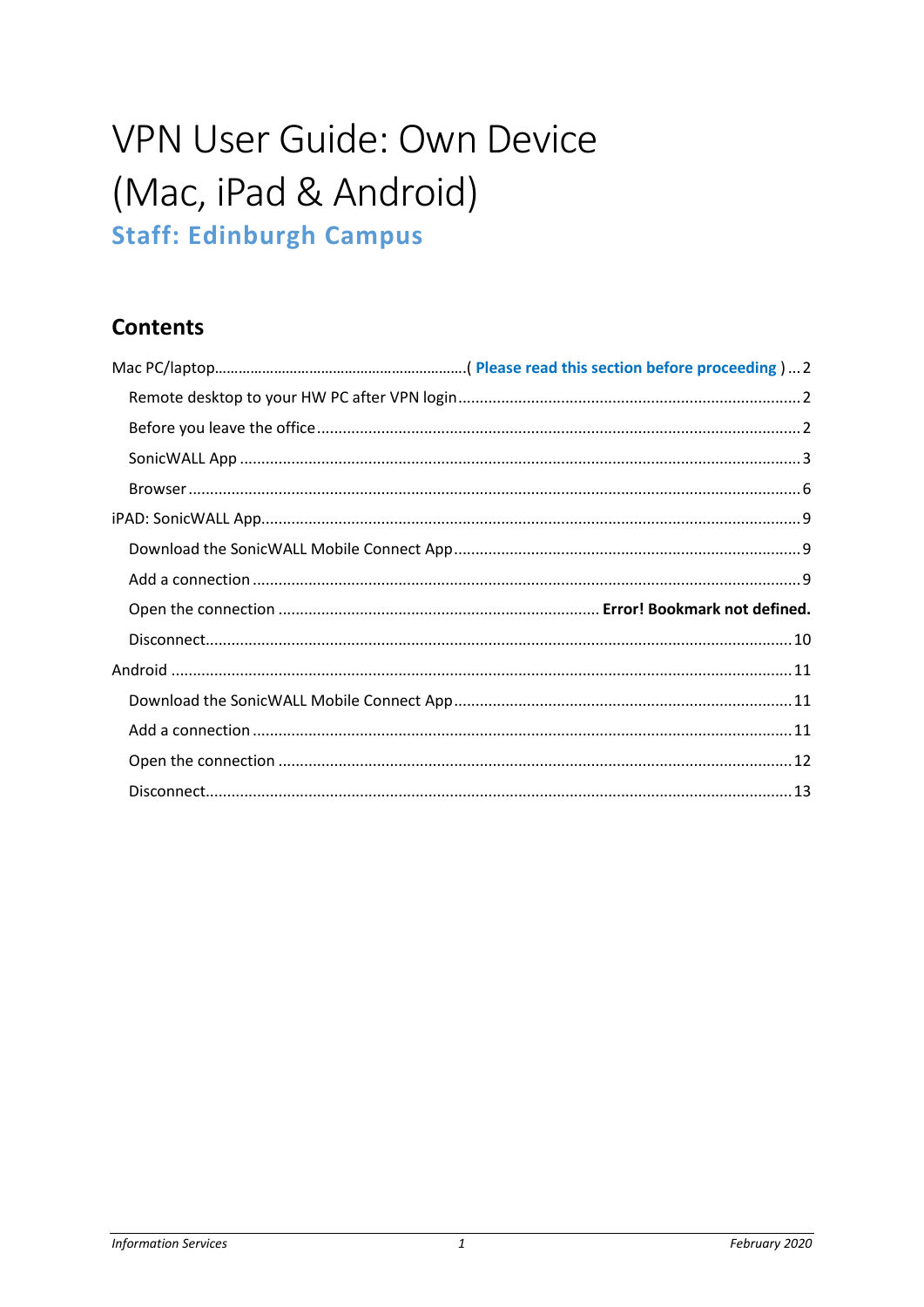# <span id="page-1-0"></span>Mac PC/laptop

The instructions on the following pages tell you how to setup and install the software required to connect your own/home Mac PC or laptop to the Heriot-Watt VPN for ( MFA ) Multi-factor Authentication

Please read and follow the MFA setup instructions first before proceeding with VPN setup

# <span id="page-1-1"></span>Remote desktop to your HW PC after VPN login

If you plan to remote desktop to your office PC via the VPN you need to ensure that you leave your office PC switched on, and you know your office PC name or IP address.

# <span id="page-1-2"></span>Before you leave the office

- 1. Leave your HWU desktop PC **switched on**
- 2. Make a note of your **HWU PC name** or IP address you can get this information from the **About My PC** shortcut on your desktop



3. **Lock** the screen: **Start**, click the **arrow** to right of Shut down, click **Lock**



The instructions that follow tell you how to set up your home Mac PC or laptop to access the HWU VPN.

## **We recommend that you use the SonicWALL App**

As an alternative to the app you can use your Browser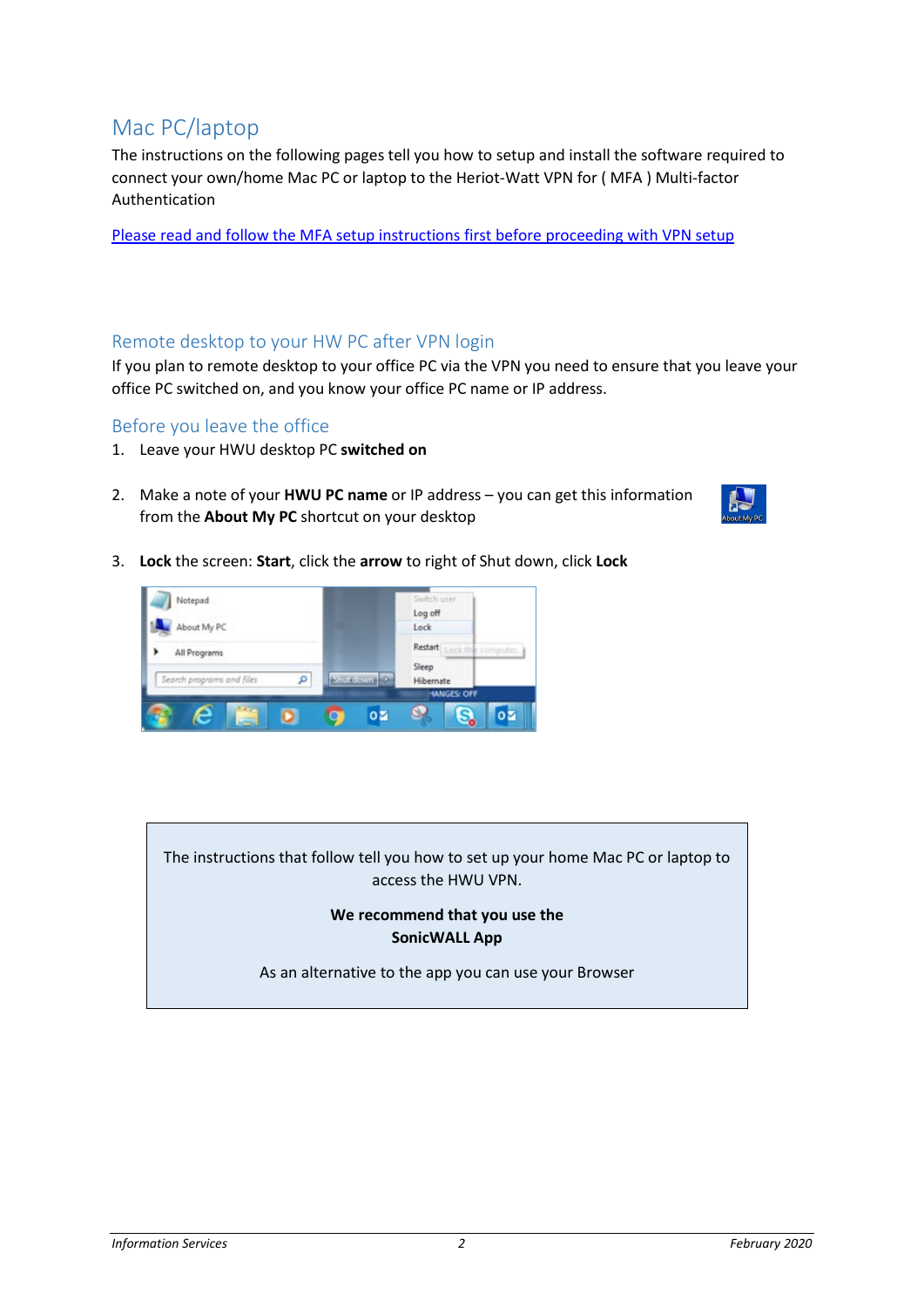## <span id="page-2-0"></span>SonicWALL App

## There are 2 App's to download from the Apple store:

- one for the VPN connection **SonicWALL Mobile Connect** App
- one for **Remote Access** to your desktop PC **Microsoft Remote Desktop** (see separate user guide **Remote Desktop: Mac** for details). *You must connect to the VPN before you can use Remote Desktop*.

#### Download the SonicWALL Mobile Connect App

• Download the **SonicWALL Mobile Connect** App from the Apple store

#### Set up the connection

| <b>SonicWall Mobile Connect</b> |        |
|---------------------------------|--------|
| SONICWALL MOBILE CONNECT        |        |
| Connection<br>Monitor           |        |
| Connection: Add connection      | Ю<br>⊕ |
| <b>Status: Disconnected</b>     |        |

#### 2. Double click on **Add connection**



- 3. Enter the **Name** and **Server** details in the dialog box
	- Name: **HW Work**
	- Server: **hwvpn.hw.ac.uk**
- 4. Click **Next**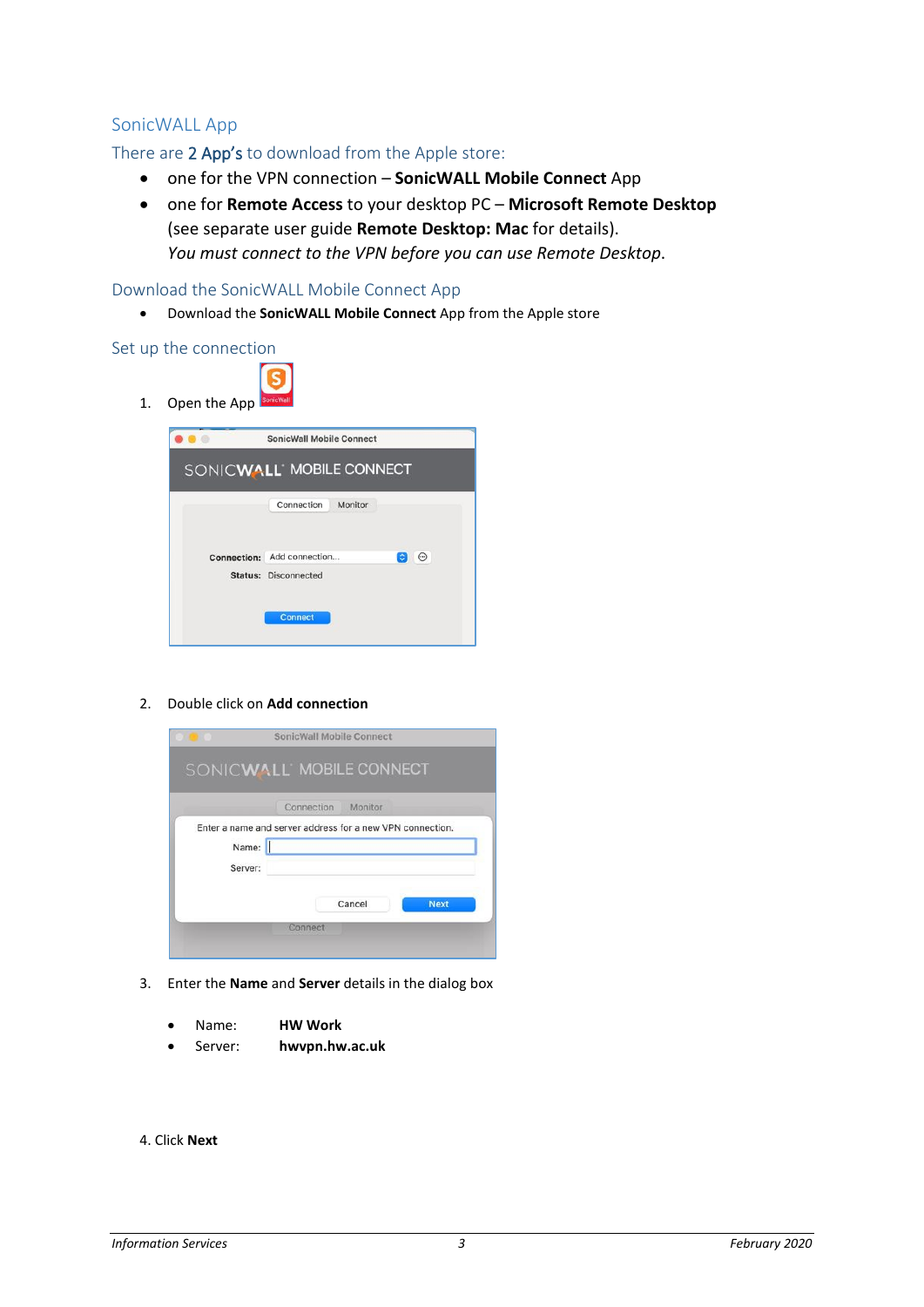|       | SonicWall Mobile Connect             |
|-------|--------------------------------------|
|       | SONICWALL MOBILE CONNECT             |
|       | Connection<br>Monitor                |
| Conne | Selecta realm:<br>HWAzure<br>٥<br>66 |
|       | <b>Next</b><br>Cancel                |
|       | Cancel<br>55                         |
|       |                                      |

4. Select **HWAzure** from the drop-down box, then click **Next**

|                    | <b>SonicWall Mobile Connect</b> |                  |
|--------------------|---------------------------------|------------------|
|                    | SONICWALL MOBILE CONNECT        |                  |
|                    | Connection<br>Monitor           |                  |
| <b>Connection:</b> | hwwork                          | le<br>$_{\odot}$ |
|                    | <b>Status: Disconnected</b>     |                  |
|                    | <b>Connect</b>                  |                  |

- 5. Click **Connect**
	- The Microsoft MFA Login page will pop up
	- Please enter your **HW { username@hw.ac.uk }** and **Password**
	- Then Enter code from the ' **Mobile App** ' or from a ' **Text** '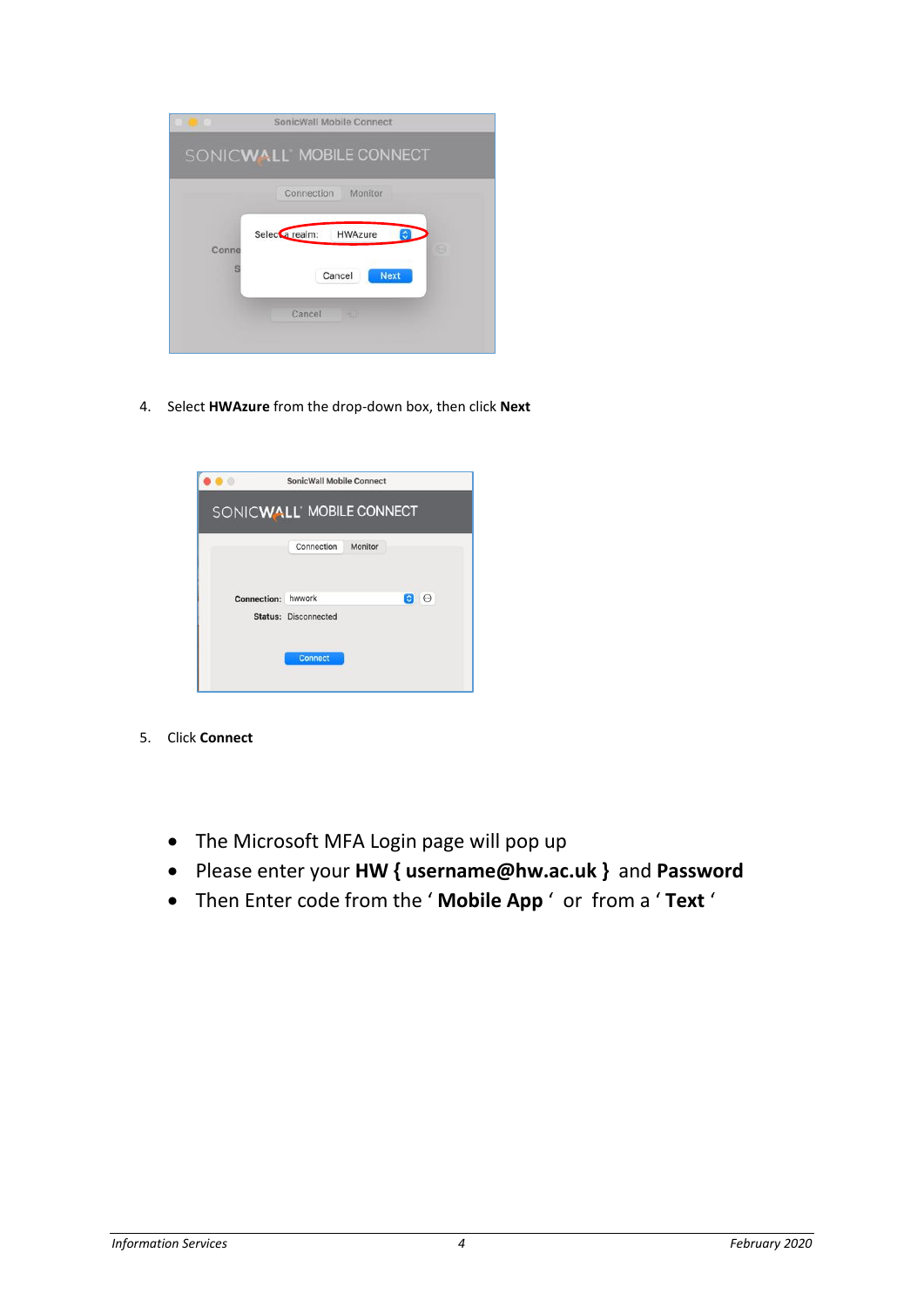• You are now connected to the HW Edinburgh VPN



#### Disconnect

• Remember to disconnect from the VPN via the SonicWALL App when finished

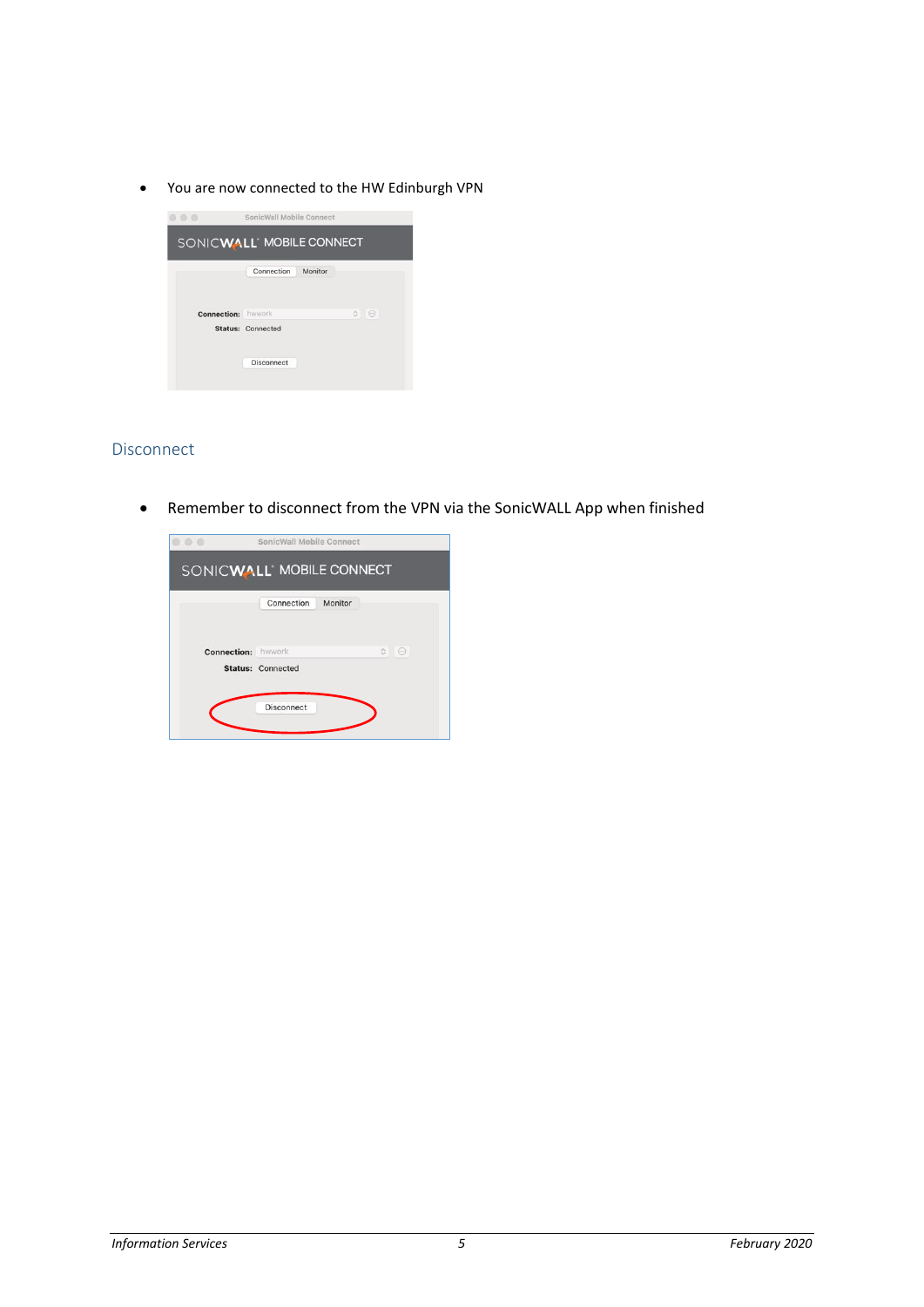#### <span id="page-5-0"></span>Browser

#### **Please use the SonicWall app**.

The browser offers an alternative way to log in if there is any reason you cannot use the app – *you should not use both together*.

• If you plan to remote desktop to your work PC see the separate user guide **Remote Desktop: Mac** for details. *You must connect to the VPN before you can use Remote Desktop.*

The following instructions tell you how to setup and install the software required to connect to the Heriot-Watt Edinburgh VPN via your browser.

#### Using the VPN

*Log in to VPN*

- 1. Open a browser (Firefox preferred) and go to **[https://hwvpn.hw.ac.uk](https://hwvpn.hw.ac.uk/)**
- 2. Click **Next**

| Heriot-Watt - VPN Portal<br>$\mathbb{X}$<br>$(\infty)$<br>÷                                   |                   |
|-----------------------------------------------------------------------------------------------|-------------------|
| $\leftarrow$<br>Q Search<br>$\mathbf{C}$<br>https://hwvpn.hw.ac.uk/workplace/access/home<br>۵ | ☆自→合●<br>$\equiv$ |
| <b>HERIOT</b><br>Heriot-Watt - VPN Portal<br><b>UNIVERSITY</b>                                |                   |
|                                                                                               |                   |
| Please log in                                                                                 |                   |
| $\Diamond$<br>Log in to:<br><b>HW</b><br>Next                                                 |                   |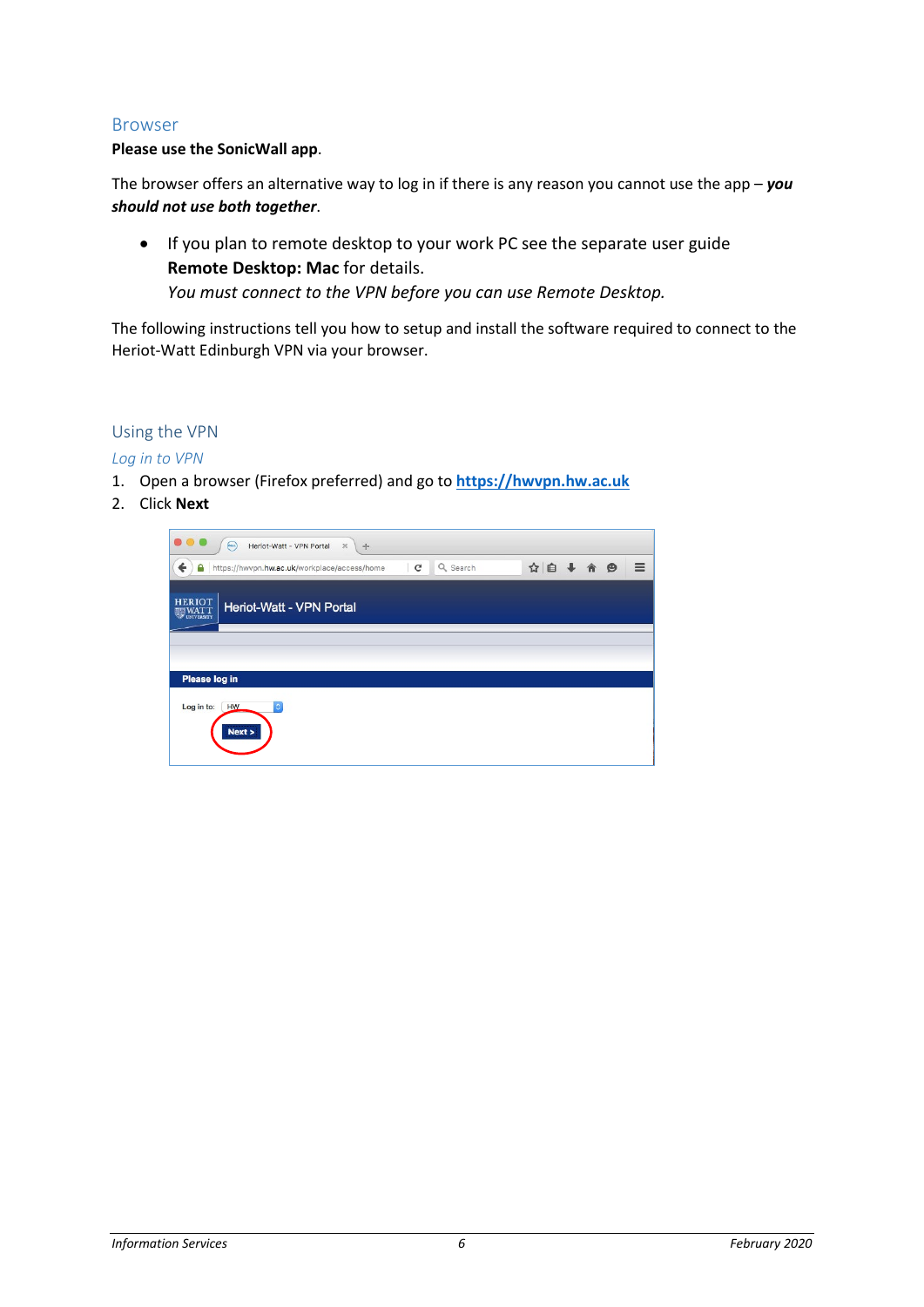- 3. Enter your **HW Username** and **Password**
- 4. Click **Log in**

| ←                | https://hwvpn.hw.ac.uk/_extraweb_authen?id=gl                           | $\mathbf{C}^i$ | Q Search | ☆自→介● |  | $\equiv$ |
|------------------|-------------------------------------------------------------------------|----------------|----------|-------|--|----------|
|                  |                                                                         |                |          |       |  |          |
| <b>HERIOT</b>    |                                                                         |                |          |       |  |          |
|                  | Heriot-Watt - VPN Portal                                                |                |          |       |  |          |
|                  |                                                                         |                |          |       |  |          |
|                  |                                                                         |                |          |       |  |          |
|                  |                                                                         |                |          |       |  |          |
|                  |                                                                         |                |          |       |  |          |
|                  |                                                                         |                |          |       |  |          |
| Please log in    |                                                                         |                |          |       |  |          |
|                  | Log in here to establish a secure connection to your network resources. |                |          |       |  |          |
|                  |                                                                         |                |          |       |  |          |
| HW<br>Log in to: |                                                                         |                |          |       |  |          |
| Username:        |                                                                         |                |          |       |  |          |
| Password:        |                                                                         |                |          |       |  |          |

- *If prompted* click on **Allow** to run JAVA
- 5. Click **Install** at the Secure Endpoint Manager page

| (e) Heriot-Watt - VPN Portal<br>$X +$ |                                                                                                                                                                                                                                                               |             |    |                   |  |           |
|---------------------------------------|---------------------------------------------------------------------------------------------------------------------------------------------------------------------------------------------------------------------------------------------------------------|-------------|----|-------------------|--|-----------|
| ٠                                     | $\nabla$ $C$ Q, Search<br>A https://hwvpn.hw.ac.uk/postauth/_EPCSemInterrogator?success=%2Fworkplace%2Faccess%2Fhome&alias=workplace                                                                                                                          |             | ☆自 | ▽                 |  | $\bullet$ |
| E Allow hwypn.hw.ac.uk to run "Java"? |                                                                                                                                                                                                                                                               |             |    | Continue Blocking |  | Allow     |
|                                       | $\begin{array}{c} \text{HERIOT} \\ \text{WATT} \end{array}$<br>Heriot-Watt - VPN Portal                                                                                                                                                                       | <b>Help</b> |    |                   |  |           |
|                                       |                                                                                                                                                                                                                                                               |             |    |                   |  |           |
|                                       | <b>Secure Endpoint Manager</b>                                                                                                                                                                                                                                |             |    |                   |  |           |
|                                       | Click Install to access resource on the corporate network. This process will set up components on your computer used to access the<br>corporate network and ensure that they are kept up-to-date on this computer.<br>Clicking Los out will end your session. |             |    |                   |  |           |
|                                       | Install Le pout                                                                                                                                                                                                                                               |             |    |                   |  |           |
|                                       | important: Your personal firewall may ask you to grant permission to this program to access the internet. You must "Unblock" or "permit"<br>this request for the installation to succeed.                                                                     |             |    |                   |  |           |
|                                       |                                                                                                                                                                                                                                                               |             |    |                   |  |           |

• The Portal page access should be **Access: Full Network Access**



If this shows **Access: Web** please re-check your settings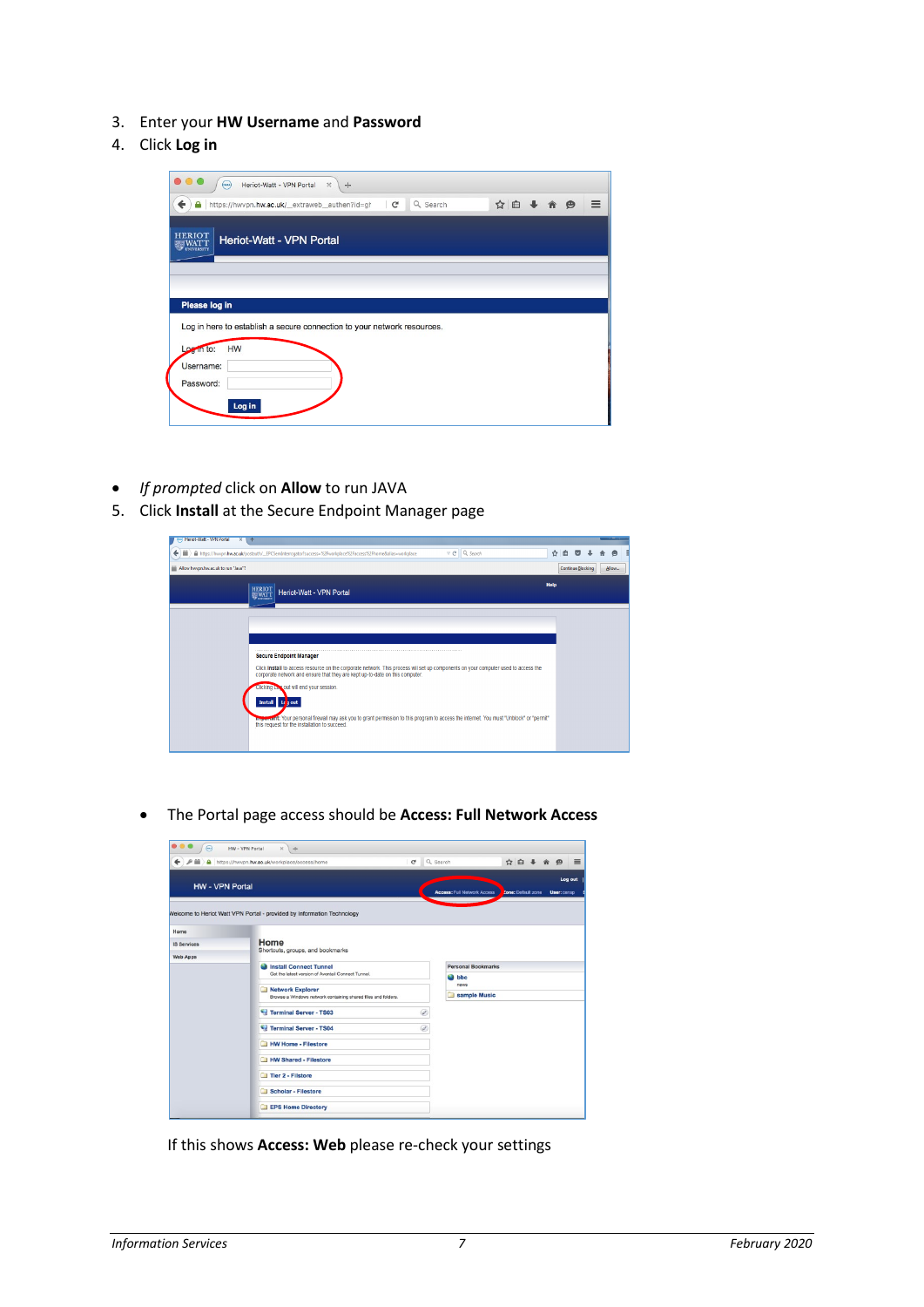# *Log out*

• Click Logout to close VPN connection

|                                 | https://hwvpn.hw.ac.uk/workplace/access/home                                                           | $\mathcal{C}^{\prime}$ | Q Search                  |                    | ☆ 自 → 合 例 |                                           |                                          |
|---------------------------------|--------------------------------------------------------------------------------------------------------|------------------------|---------------------------|--------------------|-----------|-------------------------------------------|------------------------------------------|
| <b>HW - VPN Portal</b>          |                                                                                                        |                        | Access: Web               | Zone: Default zone |           | Log out  <br><b>User: Studen novement</b> | H <sub>p</sub><br>٠<br><b>Session</b> st |
| Filestore<br><b>IS Services</b> | Welcome to Heriot Watt VPN Portal - provided by Information Technology<br><b>Filestore</b>             |                        |                           |                    |           |                                           |                                          |
| <b>Web Apps</b>                 | Network Explorer<br>Browse a Windows network containing shared files and folders.<br>Tier 2 - Filstore |                        | <b>Personal Bookmarks</b> |                    |           |                                           |                                          |
|                                 | Student - Filestore-2<br><b>EPS Research Share</b><br><b>EPS Home Directory</b>                        |                        |                           |                    |           |                                           |                                          |
|                                 |                                                                                                        |                        |                           |                    |           |                                           |                                          |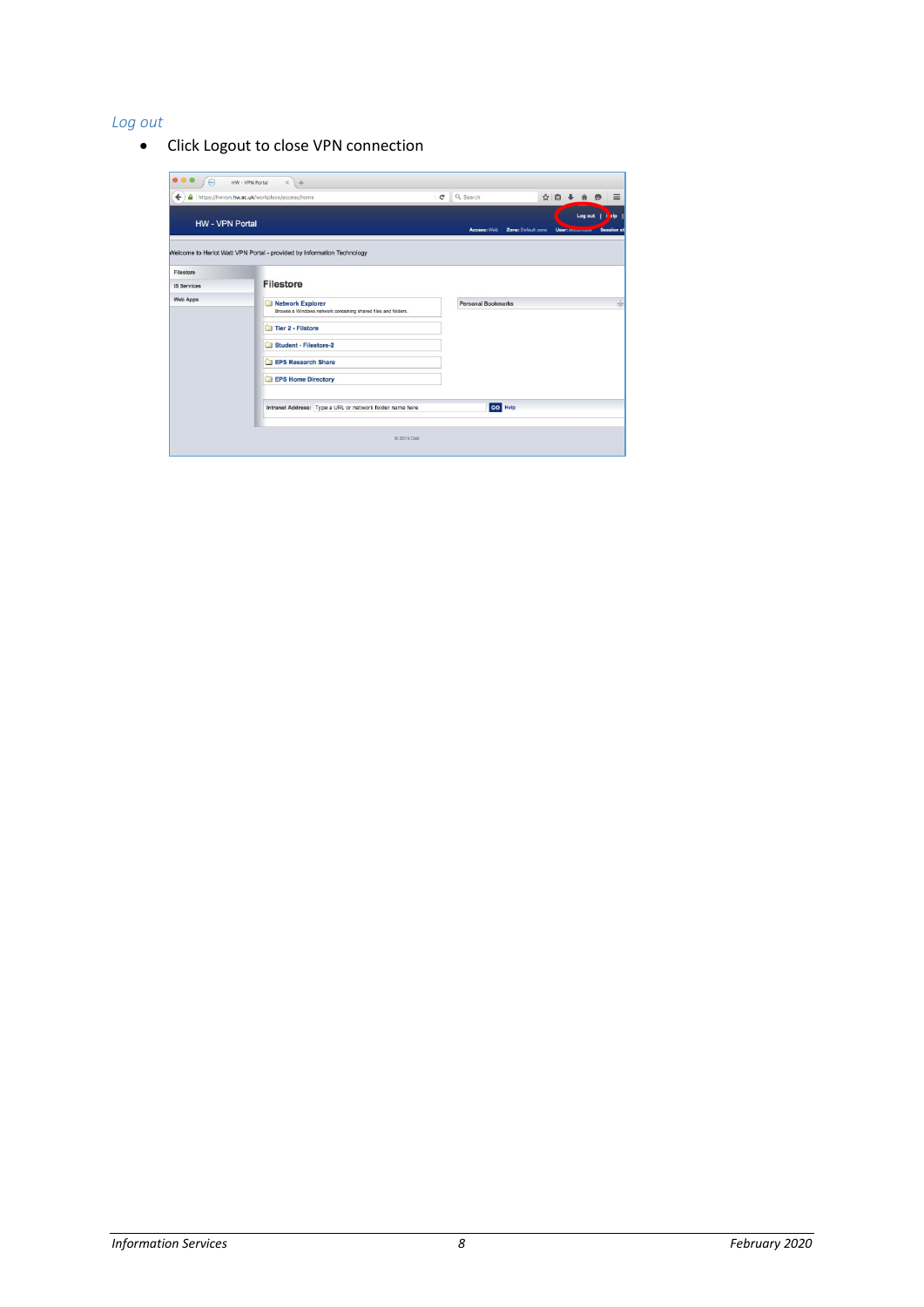# <span id="page-8-0"></span>iPAD: SonicWALL App

## <span id="page-8-1"></span>Download the SonicWALL Mobile Connect App

• Download the **SonicWALL Mobile Connect** App from the Apple store

#### <span id="page-8-2"></span>Add a connection

- 1. Open **SonicWALL Mobile Connect**
- If prompted to Enable SonicWALL VPN connection functionality click **Enable**
- 2. Tap **ADD connection and create new**

|            | Connection                     |                  |  |
|------------|--------------------------------|------------------|--|
| SONICWALL  |                                |                  |  |
| Connection |                                | Add Connection > |  |
|            | $\times$<br><b>Connections</b> |                  |  |
|            | Create a new connection        |                  |  |
|            |                                |                  |  |
|            |                                |                  |  |

- 3. Enter the following details:
	- Name: **HW Work** (you can name the connection to anything suitable)
	- Server: **hwvpn.hw.ac.uk**
- 4. Tap **Next**
	- If prompted to Enable SonicWALL VPN connection functionality click **Enable / Allow**

|               |        | $\sim$<br>-           |      |             |
|---------------|--------|-----------------------|------|-------------|
|               | Cancel | <b>Add Connection</b> | Next |             |
| <b>SONICW</b> | Name   | Hw Work               |      |             |
| Connection    | Server | hwypn.hw.ac.uk        |      | onnection > |
|               |        |                       |      |             |
|               |        |                       |      |             |
|               |        |                       |      |             |
|               |        |                       |      |             |

5. Close the connection box

| <br>Settings 13:28 Wed 17 Nov |                                | $\cdots$<br>Connection |          |                             | $277\%$ |
|-------------------------------|--------------------------------|------------------------|----------|-----------------------------|---------|
| SONICWALL                     | $\times$ .                     | <b>Connections</b>     |          |                             |         |
| Connection                    | Create a new connection        |                        |          | $\circ$<br>Add Connection > |         |
|                               | OR CHOOSE A CONNECTION         |                        |          |                             |         |
|                               | Hw Work<br>hwypn.hw.ac.uk<br>V |                        |          | $\textcircled{f}$           |         |
|                               |                                |                        |          |                             |         |
|                               |                                |                        |          |                             |         |
|                               |                                |                        |          |                             |         |
|                               |                                |                        |          |                             |         |
|                               |                                |                        |          |                             |         |
|                               |                                |                        |          |                             |         |
|                               |                                |                        |          |                             |         |
|                               |                                |                        |          |                             |         |
|                               |                                |                        |          |                             |         |
| Connection:<br>$\left($ S     |                                | $A$ -Monitor           | Settings | About<br>G                  |         |

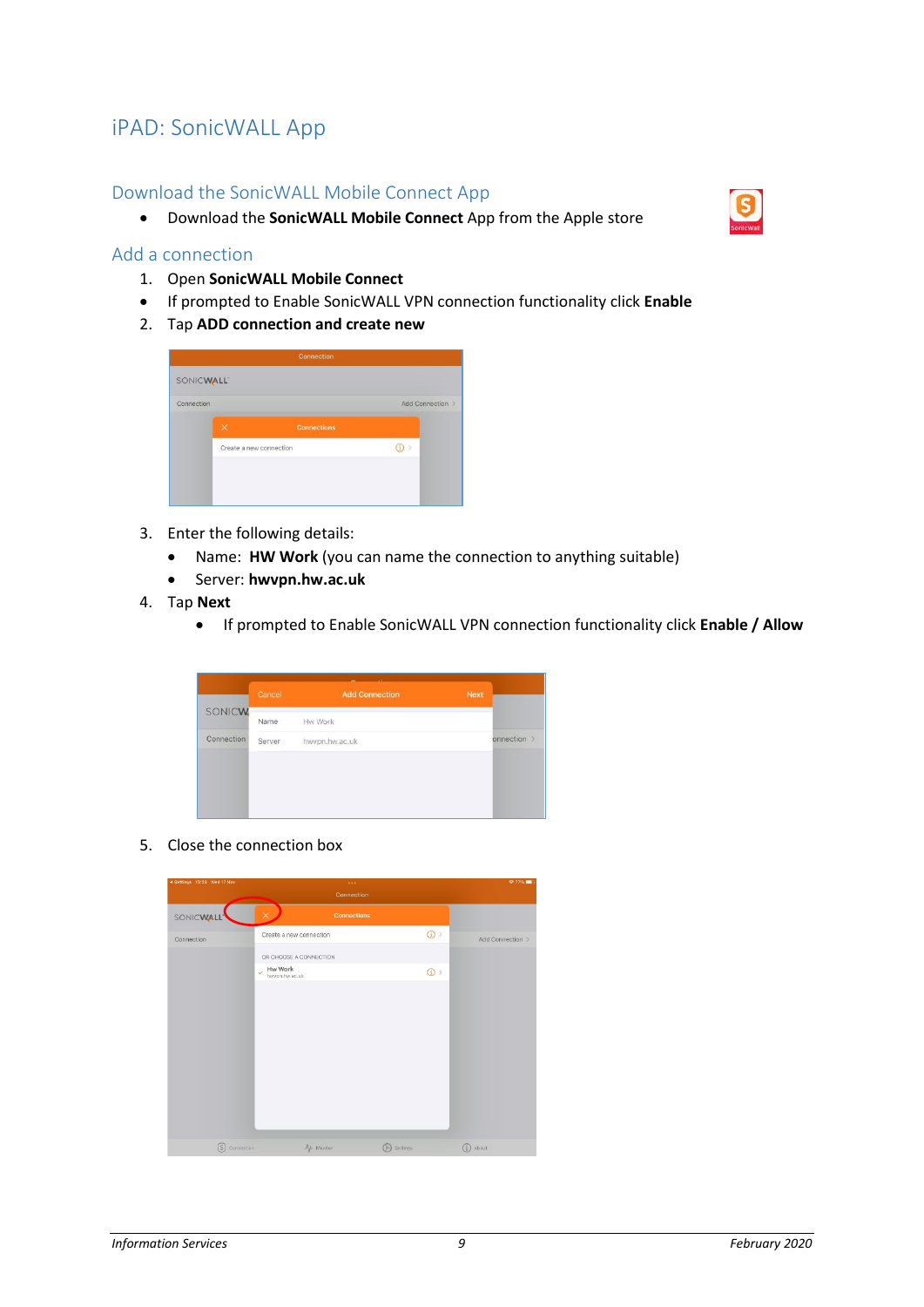#### 6. Start connection

| 4 Settings 13-28 Wed 17 Nov | $\sim$<br>Connection |                   | <b>全方%■</b> |
|-----------------------------|----------------------|-------------------|-------------|
| SONICWALL <sup>®</sup>      |                      |                   |             |
| Connection                  |                      |                   | Hw Work >   |
| VPN                         |                      |                   |             |
|                             |                      |                   |             |
|                             |                      |                   |             |
|                             |                      |                   |             |
|                             |                      |                   |             |
|                             |                      |                   |             |
|                             |                      |                   |             |
|                             |                      |                   |             |
|                             |                      |                   |             |
|                             |                      |                   |             |
| S Connection                | $A$ -Monitor         | <b>D</b> Settings | (i) About   |

7. Select **HWAzure** from the drop-down and tap **Next**

| Connection       |           |                     |      |           |  |
|------------------|-----------|---------------------|------|-----------|--|
| <b>SONICWALL</b> |           |                     |      |           |  |
| Connection       |           |                     |      | Hw Work   |  |
| <b>VPN</b>       | Cancel    | Please log in       | Next |           |  |
| <b>Status</b>    |           |                     |      | lecting % |  |
|                  | Log in to |                     |      |           |  |
|                  |           |                     |      |           |  |
|                  |           | HW<br>External User |      |           |  |
|                  |           | <b>HWAzure</b>      |      |           |  |
|                  |           | Contractors         |      |           |  |
|                  |           |                     |      |           |  |
|                  |           |                     |      |           |  |

- The Microsoft MFA Login page will pop up
- Please enter your HW { **username@hw.ac.uk** } and **Password**
- Then Enter code from the ' **Mobile App** ' or from a ' **Text** '

# <span id="page-9-0"></span>**Disconnect**

• Remember to disconnect from the VPN via the SonicWALL App when finished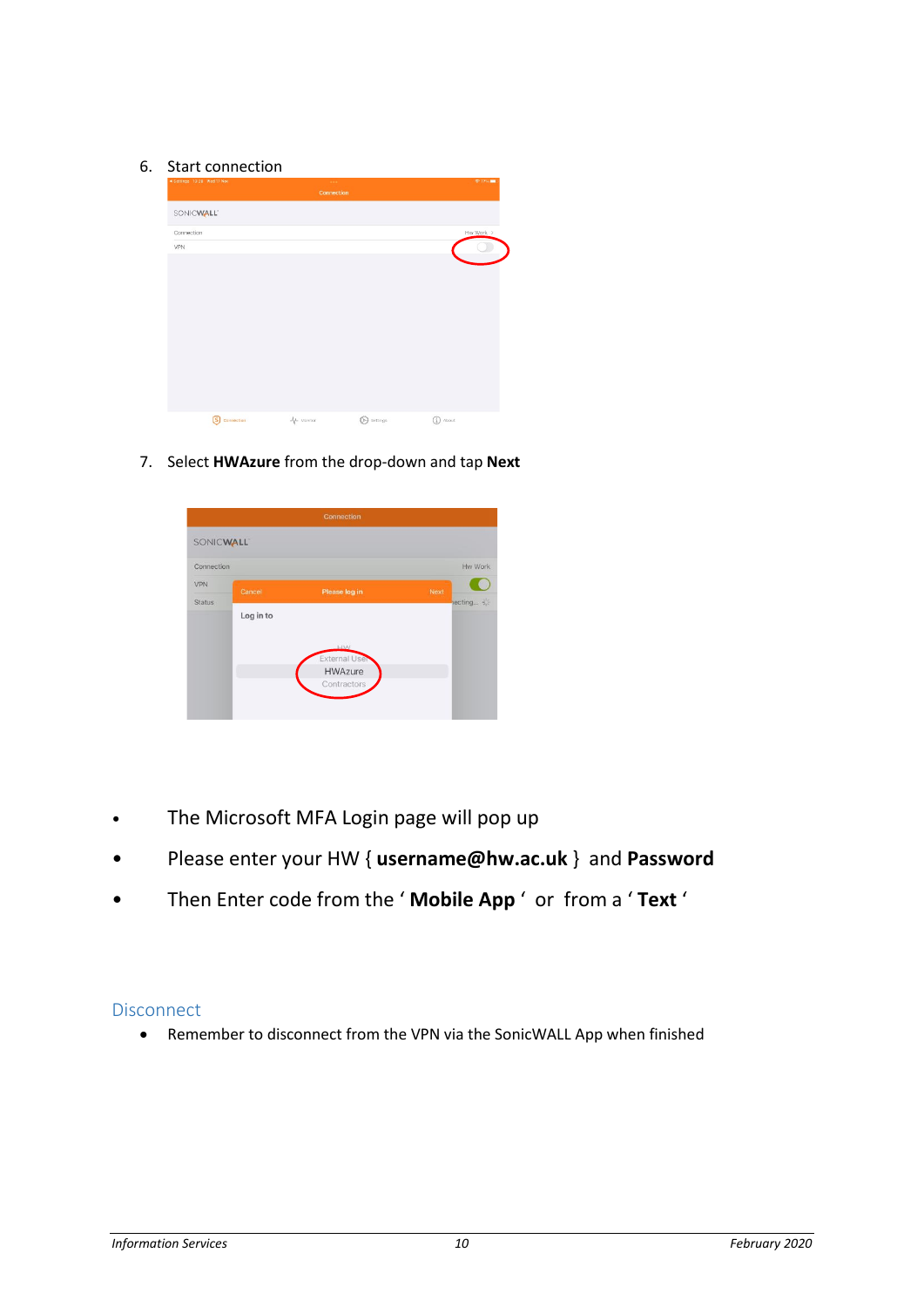# <span id="page-10-0"></span>Android

# <span id="page-10-1"></span>Download the SonicWALL Mobile Connect App

• Download the **SonicWALL Mobile Connect** App from the Google Play store

#### <span id="page-10-2"></span>Add a connection

- 1. Open **SonicWALL Mobile Connect**
- If prompted to Enable SonicWALL VPN connection functionality click **Enable**
- 2. Tap **Add connection >**

| G)<br>CONNECTION       | ₩<br>MONITOR | ⊛<br>SETTINGS | C<br>ABOUT     |
|------------------------|--------------|---------------|----------------|
| SONICWALL <sup>®</sup> |              |               |                |
| Connection             |              |               | Add connection |
|                        |              |               |                |

- $3.1$
- 4. Enter the following details:
	- Name: **HW Work** (you can name the connection to anything suitable)
	- Server: **hwvpn.hw.ac.uk**
- 5. Tap **SAVE**

| 常直<br><b>Add Connection</b><br>$\leftarrow$ | 8 IIID 13:20<br><b>B</b> SAVE |
|---------------------------------------------|-------------------------------|
| Name<br>Hw Work                             |                               |
| <b>Just Met</b><br>hwypn.hw.ac.uk           |                               |
|                                             |                               |
|                                             |                               |
|                                             |                               |
|                                             |                               |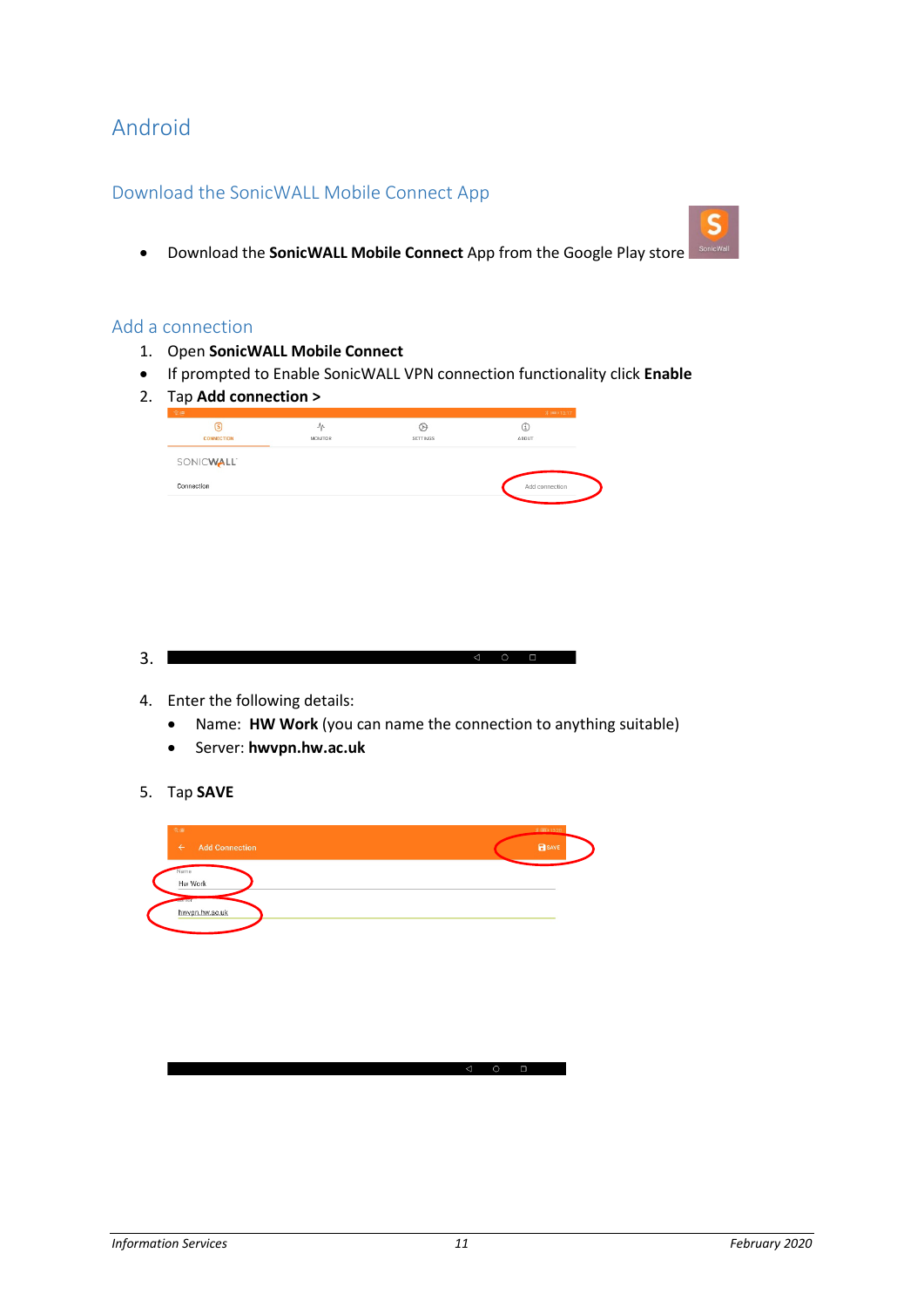# <span id="page-11-0"></span>Open the connection

1. Open the VPN connection

| 宗圖<br><b>Connections</b><br>$\leftarrow$ | \$101320<br>$+$ ADD                  |
|------------------------------------------|--------------------------------------|
| Hw Work<br>hwypn.hw.ac.uk                | $\,$                                 |
|                                          |                                      |
|                                          |                                      |
|                                          |                                      |
|                                          |                                      |
|                                          |                                      |
|                                          |                                      |
|                                          |                                      |
|                                          | $\triangleleft$<br>$\circ$<br>$\Box$ |

2. Select **HWAzure** from the list

| 常身面           |                                 |                 | * WD 13:21                                                |
|---------------|---------------------------------|-----------------|-----------------------------------------------------------|
| $\circledS$   | $\mathcal{N}$<br><b>MONITOR</b> | $\circledcirc$  | $\circled{1}$                                             |
| CONNECTION    |                                 | <b>SETTINGS</b> | <b>ABOUT</b>                                              |
| SONICWALL"    |                                 |                 |                                                           |
| Connection    |                                 |                 | ۵<br><b>Hypercent</b>                                     |
| VPN           | Log in to                       |                 |                                                           |
| <b>Status</b> | HW.                             | $\bullet$       | Connecting                                                |
|               | HWAzure                         | $\circ$         |                                                           |
|               | Contractors                     | $\circ$         | Ċ                                                         |
|               | <b>External User</b>            | $\circ$         | 日                                                         |
|               |                                 |                 | $\{ \begin{smallmatrix} 0 \\ 0 \\ 0 \end{smallmatrix} \}$ |
|               |                                 |                 |                                                           |
|               |                                 |                 |                                                           |
|               |                                 |                 |                                                           |
|               |                                 | $\triangle$     | $\circ$<br>$\Box$                                         |

- The Microsoft MFA Login page will pop up
- Please enter your HW { **username@hw.ac.uk** } and **Password**
- Then Enter code from the ' **Mobile App** ' or from a ' **Text** '